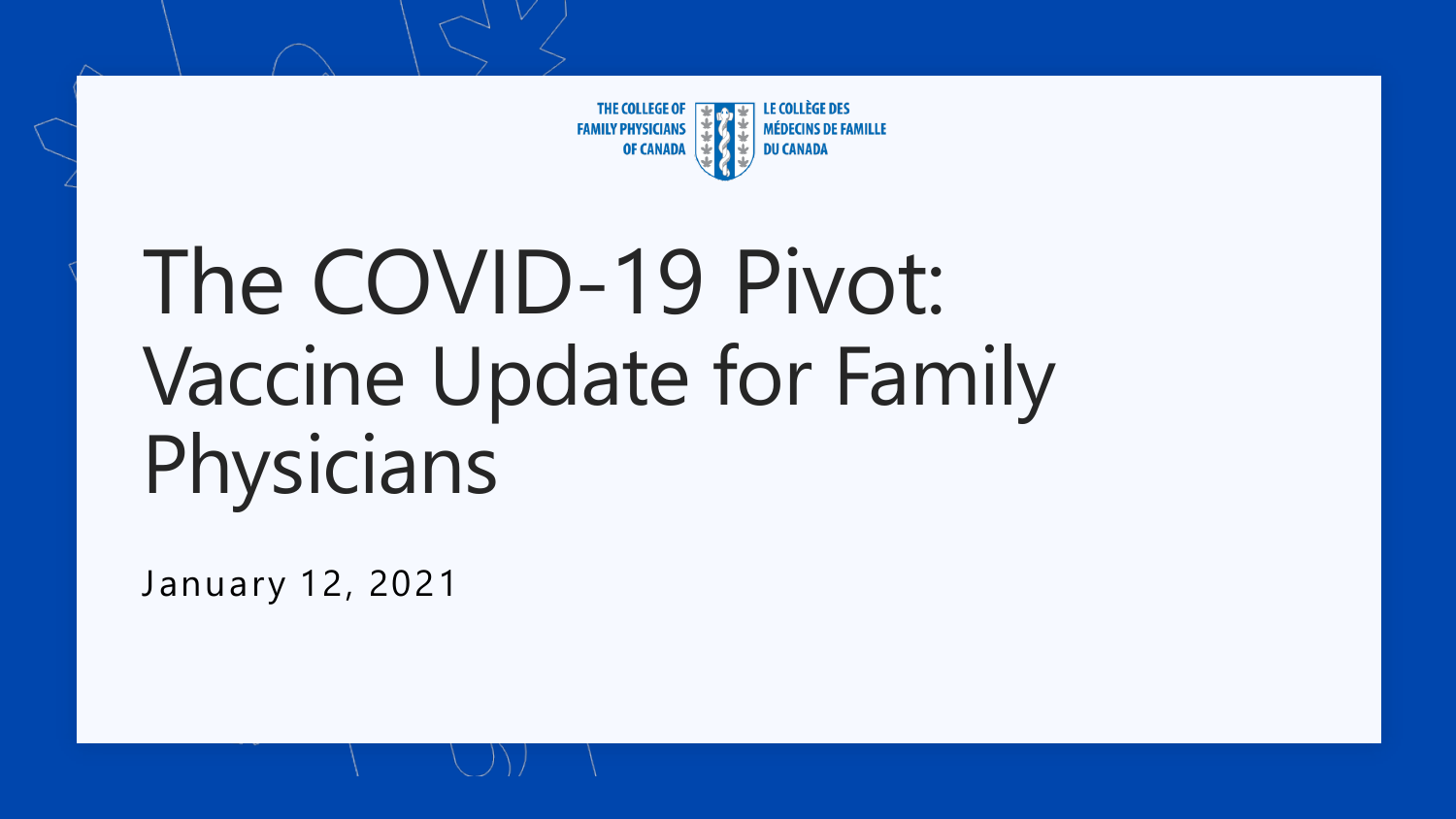## Conflicts of Interest

#### **Gerald A. Evans, MD, FRCPC, FAMMI**

•No conflicts of interest to declare.

### **Mike Kolber, MD, CCFP, MSc**

- Received honoraria for presentations/work: Best Science Medicine, ACFP, BCCFP, Alberta Expert Drug Committee
- Co-founder of EMPRSS Electronic Medical Procedure Reporting Systems Inc, a University of Alberta/TEC Edmonton spin-off company that evaluates the quality of procedures performed by health care professionals

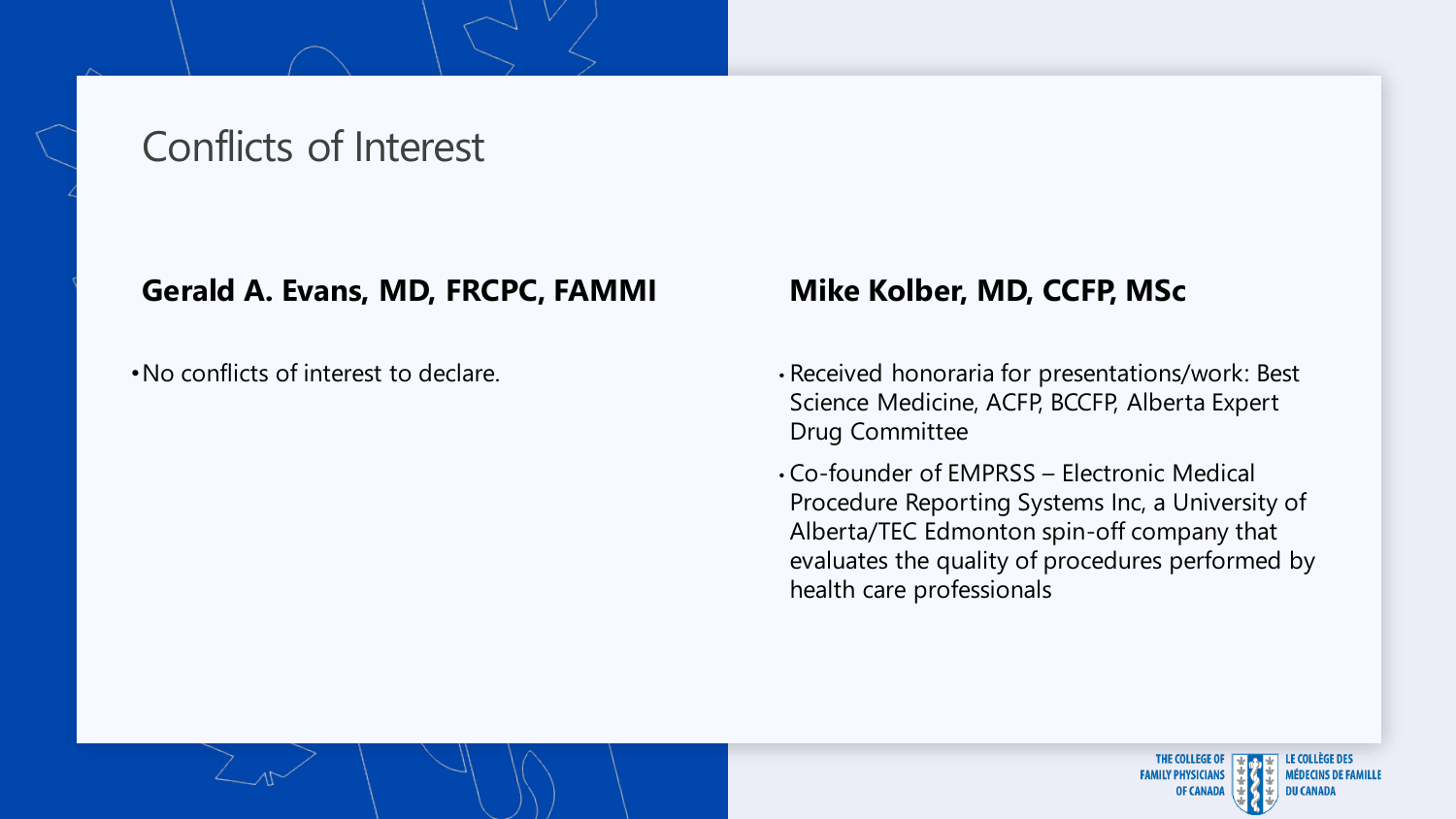## Conflicts of Interest, continued

#### **Caroline Quach-Thanh, MD, MSc, FRCPC**

•Chair of the National Advisory Committee on Immunization - PHAC

#### **Allan Grill, MD, CCFP(COE), MPH**

- •CFPC (Physician Advisor); Markham Stouffville Hospital (Chief, Department of Family Medicine); Markham Family Health Team (Lead Physician)
- •Committee member: The Lung Association; Canadian Agency for Drugs & Technologies in Health; Ontario Public Drug Program (Chair, Committee to Evaluate Drugs); CCO-Ontario Renal Network (Provincial Medical Lead, Primary Care);
- Speaker Stipends: Canadian Medical & Surgical Knowledge Translation Research Group, Ontario College of Family Physicians, Vital FM Update 2020 virtual conference, Lung Health Foundation

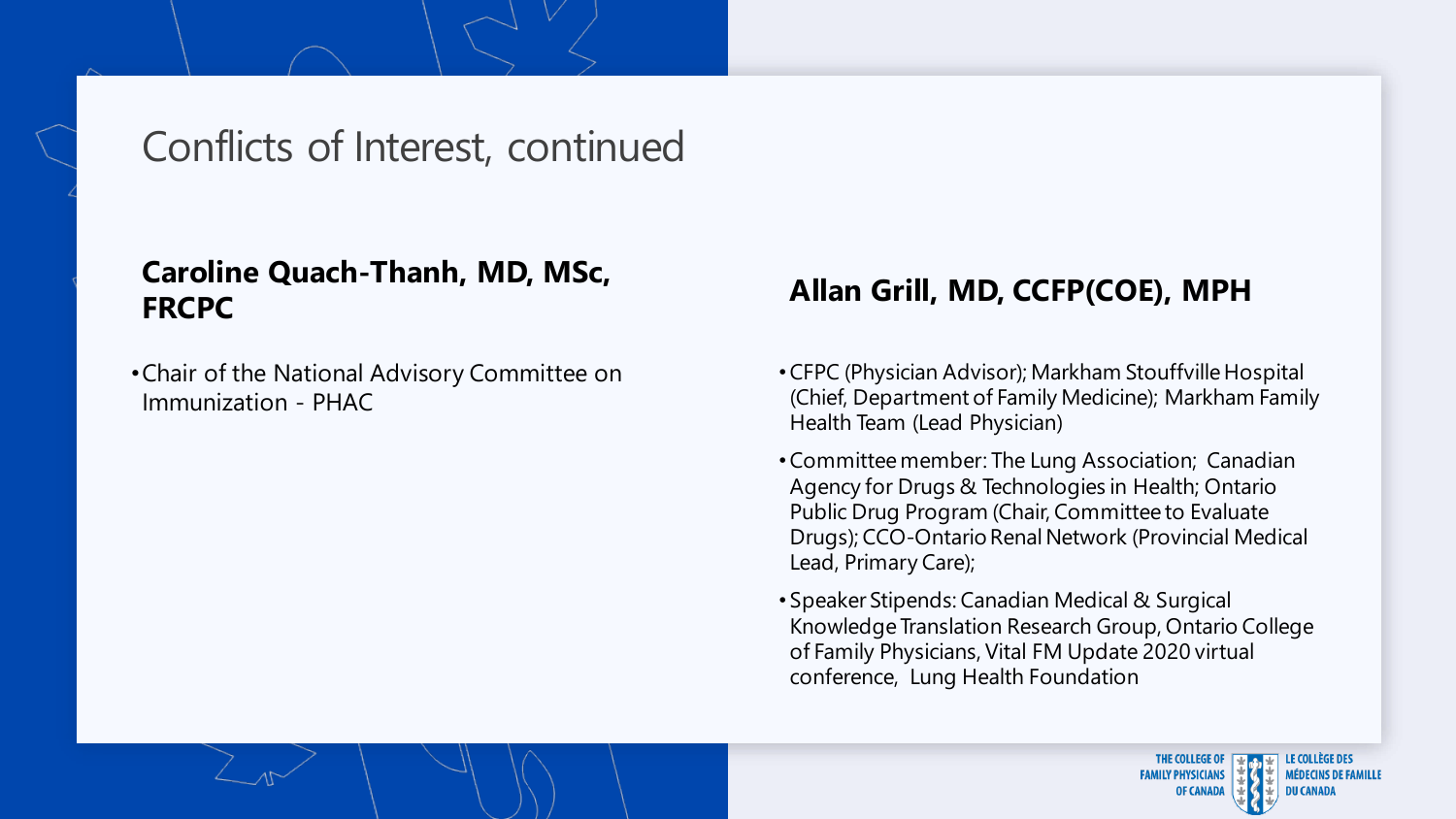## Learning Objectives

- 1. Compare the novel characteristics of the first available COVID-19 vaccines approved by Health Canada
- 2. Evaluate the effectiveness and safety of approved COVID-19 vaccines anticipated to be distributed in Canada
- 3. Explore the approach to early plans for COVID-19 vaccination rollout within Canada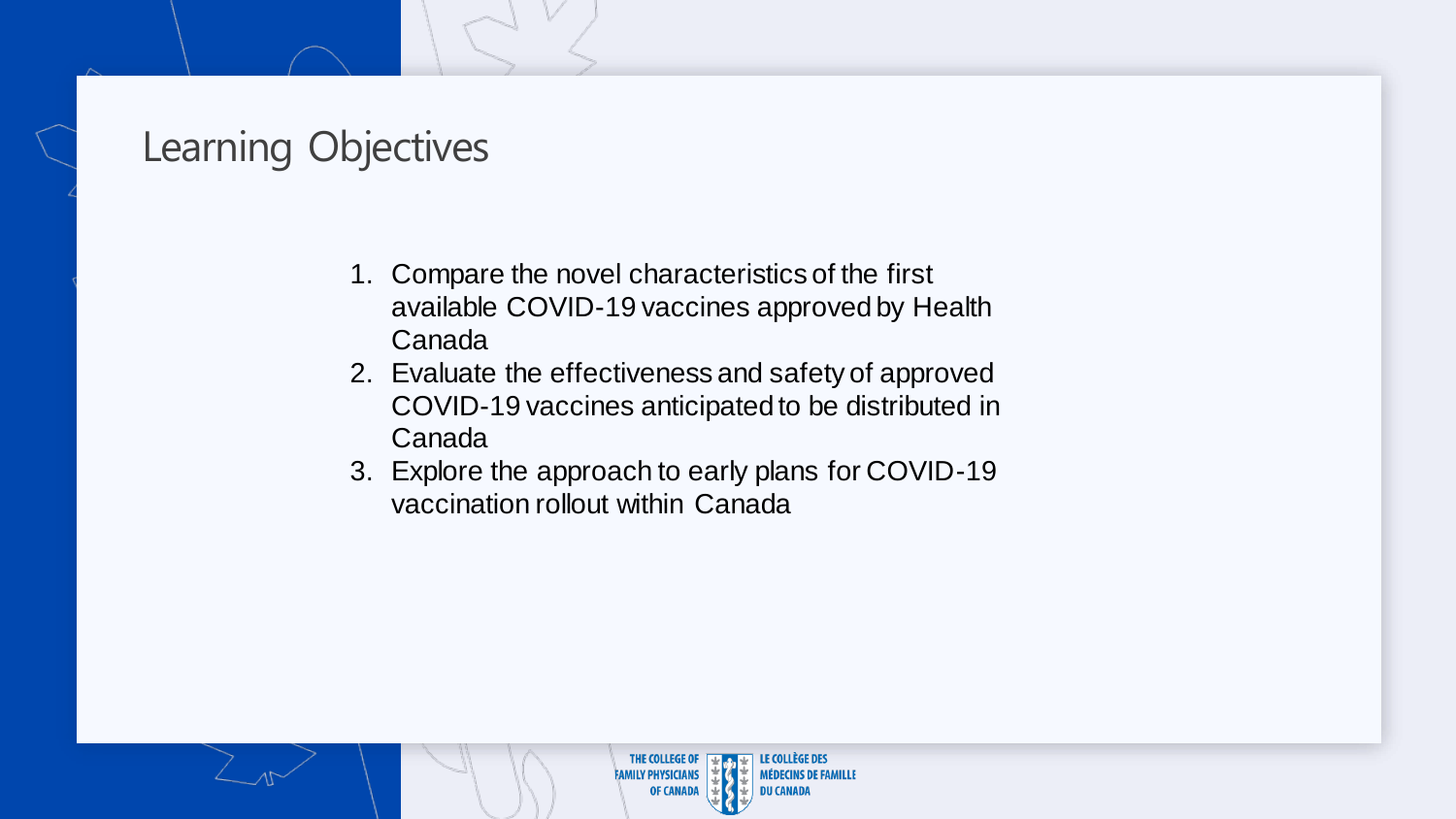## Vaccine-induced Neutralizing Ab to Wild-type SARS-CoV-2 & N501Y Variant are equally protective

Sera of 20 participants in a previously reported trial of the mRNA-based COVID-19 vaccine BNT162b2 had equivalent neutralizing titers to the N501 and Y501 viruses

X Xie et al Menachery Lab University of Texas Preprint https://doi.org/10.1101/2021.01.07.4257 40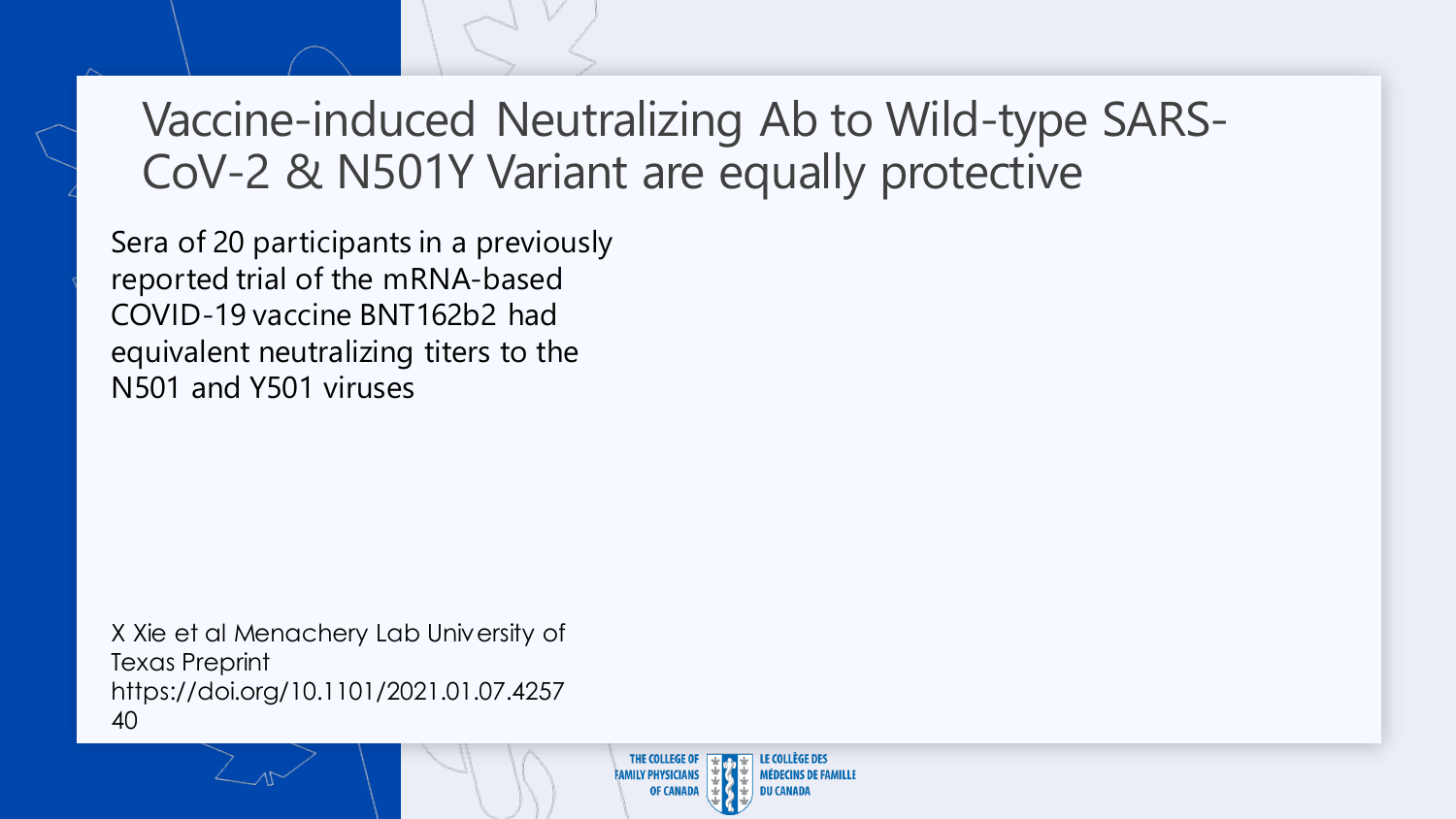## Upcoming Webinars

#### **January 19, 2021 at 12:00 p.m. (ET)**

Any 1 Care (A1c) about Clinical outcomes? Simplifying diabetes

Dr. Mike Allan and Dr. Tina Korownyk

#### **February 23, 2021 at 12:00 p.m.**

20/20 in 2021: Primary Care Approach to Common Eye Problems

Dr. Simon Moore and Dr. Christine Richardson